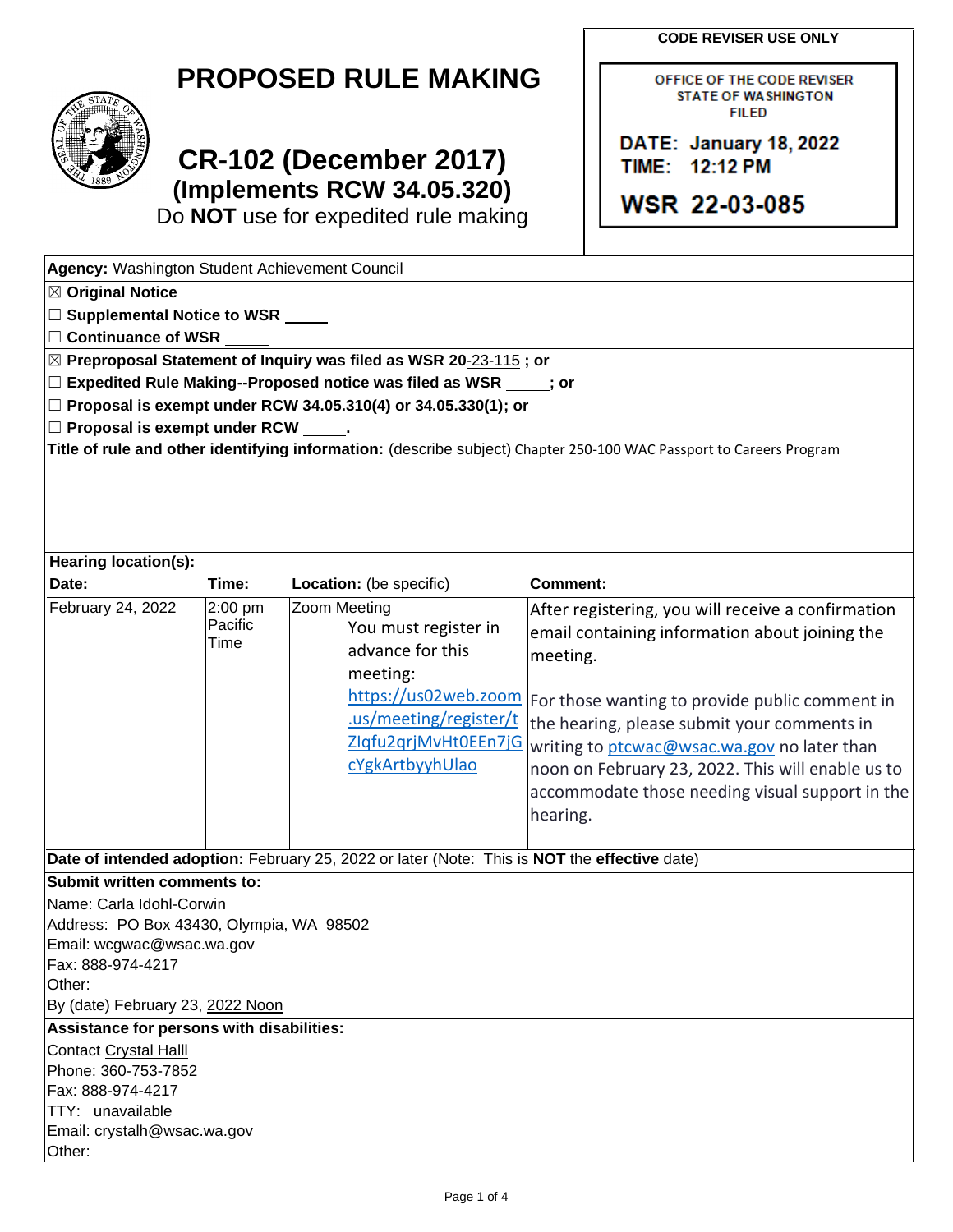By (date) February 17, 2022 We will make an effort to accommodate requests received after this date; however, notification by 2/17/2022 is preferred for optimal response time.

**Purpose of the proposal and its anticipated effects, including any changes in existing rules:** The agency proposes to repeal existing Chapter 250-83 WAC. The proposed rules create a new Chapter 250-100 WAC Passport to Careers Program – (Chapter 28B.117 RCW). This proposal is necessary to implement changes made in the 2018 legislative session. This new chapter does the following:

- Changes the Passport to College Promise Program to the Passport to Careers Program
- Expanded to include Unaccompanied Homeless Youth
- Expanded to include federal foster youth, tribal foster youth, unaccompanied refugee minors, and foster youth impacted by the Interstate Compact for the Placement of Children updates
- Expanded the age in care eligibility definition to mirror the federal student aid definition which begins at of the age of 13 (phased in over a 3 year period)
- Expanded to include eligible apprenticeship programs or recognized pre-apprenticeship programs

**Reasons supporting proposal:** The reason for repealing Chapter 250-83 WAC and creating a new chapter is to be as concise and clear as possible due to substantial legislative changes. Program rules need to be updated to align with legislative changes and codify practices in areas where the existing rules are no longer accurate, or are silent or incomplete. This will create rules to fully implement the new legislation enacted in the 2018 session.

|                                                                                         |                                                | Statutory authority for adoption: RCW 28B.76.120; RCW 28B.77.050                                                                                                                                                                                           |                                           |
|-----------------------------------------------------------------------------------------|------------------------------------------------|------------------------------------------------------------------------------------------------------------------------------------------------------------------------------------------------------------------------------------------------------------|-------------------------------------------|
|                                                                                         |                                                |                                                                                                                                                                                                                                                            |                                           |
|                                                                                         | Statute being implemented: Chapter 28B.117 RCW |                                                                                                                                                                                                                                                            |                                           |
| Is rule necessary because of a:                                                         |                                                |                                                                                                                                                                                                                                                            |                                           |
| Federal Law?                                                                            | Yes<br>$\boxtimes$ No<br>$\mathsf{L}$          |                                                                                                                                                                                                                                                            |                                           |
| <b>Federal Court Decision?</b>                                                          | Yes<br>$\boxtimes$ No                          |                                                                                                                                                                                                                                                            |                                           |
|                                                                                         | <b>State Court Decision?</b>                   |                                                                                                                                                                                                                                                            | $\Box$ Yes<br>$\boxtimes$ No              |
| If yes, CITATION:                                                                       |                                                |                                                                                                                                                                                                                                                            |                                           |
| 2022-2023 academic year.                                                                |                                                | matters: WSAC has worked with participating higher education institutions on an ongoing basis and will continue to do so<br>following adoption of this rule to implement changes in student eligibility, campus practices, and policies beginning with the |                                           |
|                                                                                         |                                                | Name of proponent: (person or organization) Washington Student Achievement Council                                                                                                                                                                         | $\Box$ Private                            |
|                                                                                         |                                                |                                                                                                                                                                                                                                                            | $\Box$ Public<br>$\boxtimes$ Governmental |
|                                                                                         | Name of agency personnel responsible for:      |                                                                                                                                                                                                                                                            |                                           |
|                                                                                         | Name                                           | <b>Office Location</b>                                                                                                                                                                                                                                     | Phone                                     |
| Drafting:                                                                               | Carla Idohl-Corwin                             | <b>WSAC</b>                                                                                                                                                                                                                                                | 360-485-1302                              |
| Implementation:                                                                         | Becky Thompson                                 | <b>WSAC</b>                                                                                                                                                                                                                                                | 360-485-1301                              |
| Enforcement:                                                                            | Becky Thompson                                 | <b>WSAC</b>                                                                                                                                                                                                                                                | 360-485-1301                              |
| If yes, insert statement here:<br>Name:<br>Address:<br>Phone:<br>Fax:<br>TTY:<br>Email: |                                                | Is a school district fiscal impact statement required under RCW 28A.305.135?<br>The public may obtain a copy of the school district fiscal impact statement by contacting:                                                                                 | $\boxtimes$ No<br>$\Box$ Yes              |
| Other:                                                                                  |                                                |                                                                                                                                                                                                                                                            |                                           |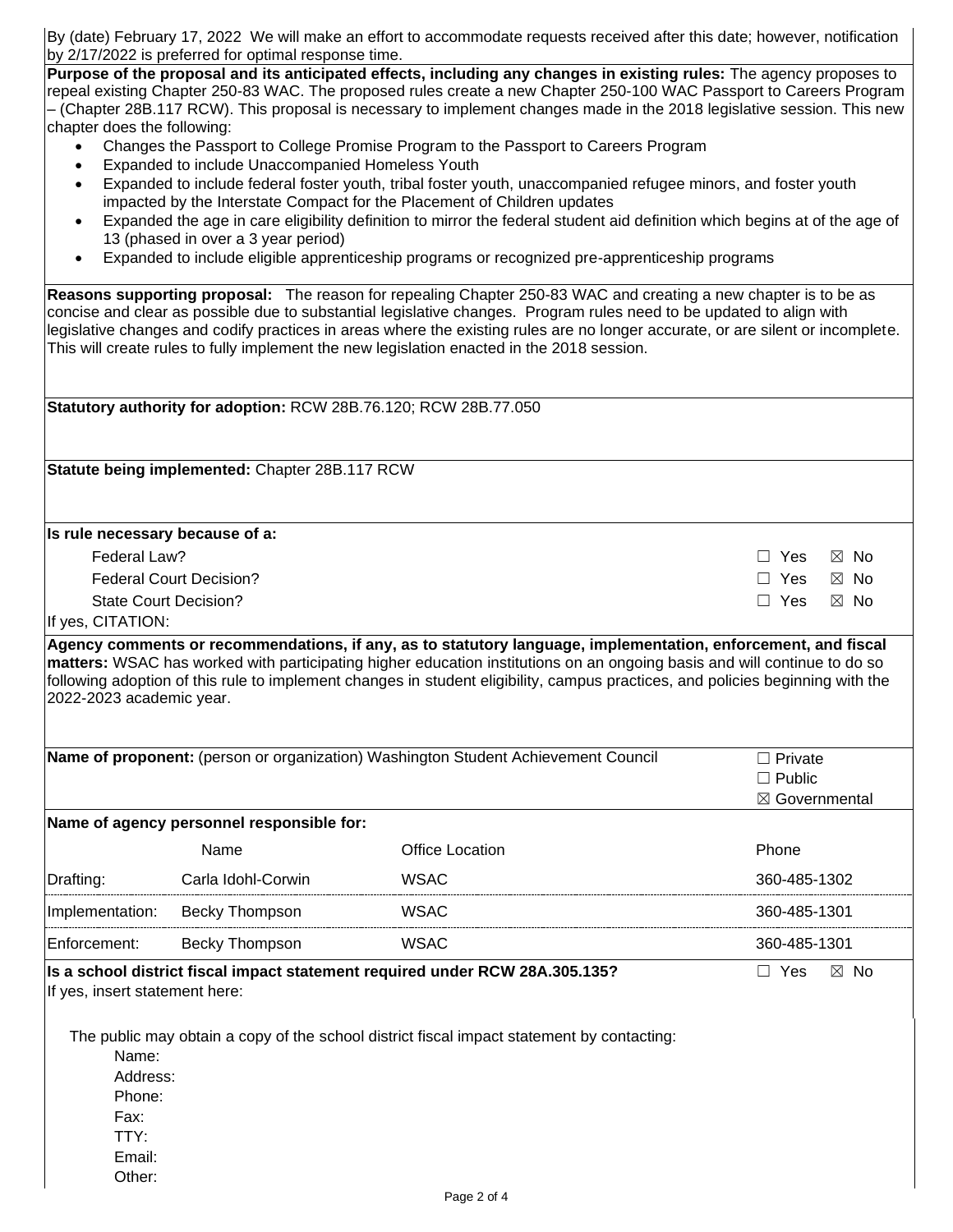|                                                                                                                                                                                            | Is a cost-benefit analysis required under RCW 34.05.328?                                                                                                                                                                                            |   |                                                                                                                                |  |  |  |  |  |
|--------------------------------------------------------------------------------------------------------------------------------------------------------------------------------------------|-----------------------------------------------------------------------------------------------------------------------------------------------------------------------------------------------------------------------------------------------------|---|--------------------------------------------------------------------------------------------------------------------------------|--|--|--|--|--|
|                                                                                                                                                                                            | $\Box$ Yes: A preliminary cost-benefit analysis may be obtained by contacting:                                                                                                                                                                      |   |                                                                                                                                |  |  |  |  |  |
|                                                                                                                                                                                            | Name:                                                                                                                                                                                                                                               |   |                                                                                                                                |  |  |  |  |  |
|                                                                                                                                                                                            | Address:                                                                                                                                                                                                                                            |   |                                                                                                                                |  |  |  |  |  |
|                                                                                                                                                                                            | Phone:                                                                                                                                                                                                                                              |   |                                                                                                                                |  |  |  |  |  |
|                                                                                                                                                                                            | Fax:                                                                                                                                                                                                                                                |   |                                                                                                                                |  |  |  |  |  |
|                                                                                                                                                                                            | TTY:                                                                                                                                                                                                                                                |   |                                                                                                                                |  |  |  |  |  |
|                                                                                                                                                                                            | Email:                                                                                                                                                                                                                                              |   |                                                                                                                                |  |  |  |  |  |
|                                                                                                                                                                                            | Other:                                                                                                                                                                                                                                              |   |                                                                                                                                |  |  |  |  |  |
| $\boxtimes$ No:<br>Please explain: Not applicable to rules adopted by this agency.                                                                                                         |                                                                                                                                                                                                                                                     |   |                                                                                                                                |  |  |  |  |  |
|                                                                                                                                                                                            | Regulatory Fairness Act Cost Considerations for a Small Business Economic Impact Statement:                                                                                                                                                         |   |                                                                                                                                |  |  |  |  |  |
|                                                                                                                                                                                            | This rule proposal, or portions of the proposal, may be exempt from requirements of the Regulatory Fairness Act (see<br>chapter 19.85 RCW). Please check the box for any applicable exemption(s):                                                   |   |                                                                                                                                |  |  |  |  |  |
|                                                                                                                                                                                            | $\Box$ This rule proposal, or portions of the proposal, is exempt under RCW 19.85.061 because this rule making is being<br>adopted solely to conform and/or comply with federal statute or regulations. Please cite the specific federal statute or |   | regulation this rule is being adopted to conform or comply with, and describe the consequences to the state if the rule is not |  |  |  |  |  |
| adopted.                                                                                                                                                                                   |                                                                                                                                                                                                                                                     |   |                                                                                                                                |  |  |  |  |  |
|                                                                                                                                                                                            | Citation and description:                                                                                                                                                                                                                           |   |                                                                                                                                |  |  |  |  |  |
|                                                                                                                                                                                            | $\Box$ This rule proposal, or portions of the proposal, is exempt because the agency has completed the pilot rule process                                                                                                                           |   |                                                                                                                                |  |  |  |  |  |
|                                                                                                                                                                                            | defined by RCW 34.05.313 before filing the notice of this proposed rule.                                                                                                                                                                            |   |                                                                                                                                |  |  |  |  |  |
|                                                                                                                                                                                            | $\Box$ This rule proposal, or portions of the proposal, is exempt under the provisions of RCW 15.65.570(2) because it was                                                                                                                           |   |                                                                                                                                |  |  |  |  |  |
|                                                                                                                                                                                            | adopted by a referendum.                                                                                                                                                                                                                            |   |                                                                                                                                |  |  |  |  |  |
|                                                                                                                                                                                            | $\boxtimes$ This rule proposal, or portions of the proposal, is exempt under RCW 19.85.025(3). Check all that apply:                                                                                                                                |   |                                                                                                                                |  |  |  |  |  |
| П                                                                                                                                                                                          | RCW 34.05.310 (4)(b)                                                                                                                                                                                                                                | ⊠ | RCW 34.05.310 (4)(e)                                                                                                           |  |  |  |  |  |
|                                                                                                                                                                                            | (Internal government operations)                                                                                                                                                                                                                    |   | (Dictated by statute)                                                                                                          |  |  |  |  |  |
| □                                                                                                                                                                                          | RCW 34.05.310 (4)(c)                                                                                                                                                                                                                                | □ | RCW 34.05.310 (4)(f)                                                                                                           |  |  |  |  |  |
|                                                                                                                                                                                            | (Incorporation by reference)                                                                                                                                                                                                                        |   | (Set or adjust fees)                                                                                                           |  |  |  |  |  |
| $\Box$                                                                                                                                                                                     | RCW 34.05.310 (4)(d)                                                                                                                                                                                                                                | □ | RCW 34.05.310 (4)(g)                                                                                                           |  |  |  |  |  |
|                                                                                                                                                                                            | (Correct or clarify language)                                                                                                                                                                                                                       |   | (i) Relating to agency hearings; or (ii) process                                                                               |  |  |  |  |  |
|                                                                                                                                                                                            |                                                                                                                                                                                                                                                     |   | requirements for applying to an agency for a license                                                                           |  |  |  |  |  |
|                                                                                                                                                                                            |                                                                                                                                                                                                                                                     |   | or permit)                                                                                                                     |  |  |  |  |  |
|                                                                                                                                                                                            | $\Box$ This rule proposal, or portions of the proposal, is exempt under RCW $\Box$ .                                                                                                                                                                |   |                                                                                                                                |  |  |  |  |  |
|                                                                                                                                                                                            | Explanation of exemptions, if necessary:                                                                                                                                                                                                            |   |                                                                                                                                |  |  |  |  |  |
|                                                                                                                                                                                            |                                                                                                                                                                                                                                                     |   |                                                                                                                                |  |  |  |  |  |
|                                                                                                                                                                                            | <b>COMPLETE THIS SECTION ONLY IF NO EXEMPTION APPLIES</b>                                                                                                                                                                                           |   |                                                                                                                                |  |  |  |  |  |
|                                                                                                                                                                                            |                                                                                                                                                                                                                                                     |   | If the proposed rule is not exempt, does it impose more-than-minor costs (as defined by RCW 19.85.020(2)) on businesses?       |  |  |  |  |  |
| $\Box$ No                                                                                                                                                                                  | Briefly summarize the agency's analysis showing how costs were calculated. _____                                                                                                                                                                    |   |                                                                                                                                |  |  |  |  |  |
| Calculations show the rule proposal likely imposes more-than-minor cost to businesses, and a small business<br>$\Box$ Yes<br>economic impact statement is required. Insert statement here: |                                                                                                                                                                                                                                                     |   |                                                                                                                                |  |  |  |  |  |
|                                                                                                                                                                                            |                                                                                                                                                                                                                                                     |   |                                                                                                                                |  |  |  |  |  |
|                                                                                                                                                                                            | contacting:                                                                                                                                                                                                                                         |   | The public may obtain a copy of the small business economic impact statement or the detailed cost calculations by              |  |  |  |  |  |
|                                                                                                                                                                                            | Name:                                                                                                                                                                                                                                               |   |                                                                                                                                |  |  |  |  |  |
|                                                                                                                                                                                            | Address:                                                                                                                                                                                                                                            |   |                                                                                                                                |  |  |  |  |  |
|                                                                                                                                                                                            | Phone:                                                                                                                                                                                                                                              |   |                                                                                                                                |  |  |  |  |  |
|                                                                                                                                                                                            | Fax:                                                                                                                                                                                                                                                |   |                                                                                                                                |  |  |  |  |  |
|                                                                                                                                                                                            | TTY:                                                                                                                                                                                                                                                |   |                                                                                                                                |  |  |  |  |  |
|                                                                                                                                                                                            | Email:                                                                                                                                                                                                                                              |   |                                                                                                                                |  |  |  |  |  |
|                                                                                                                                                                                            | Other:                                                                                                                                                                                                                                              |   |                                                                                                                                |  |  |  |  |  |
|                                                                                                                                                                                            |                                                                                                                                                                                                                                                     |   |                                                                                                                                |  |  |  |  |  |